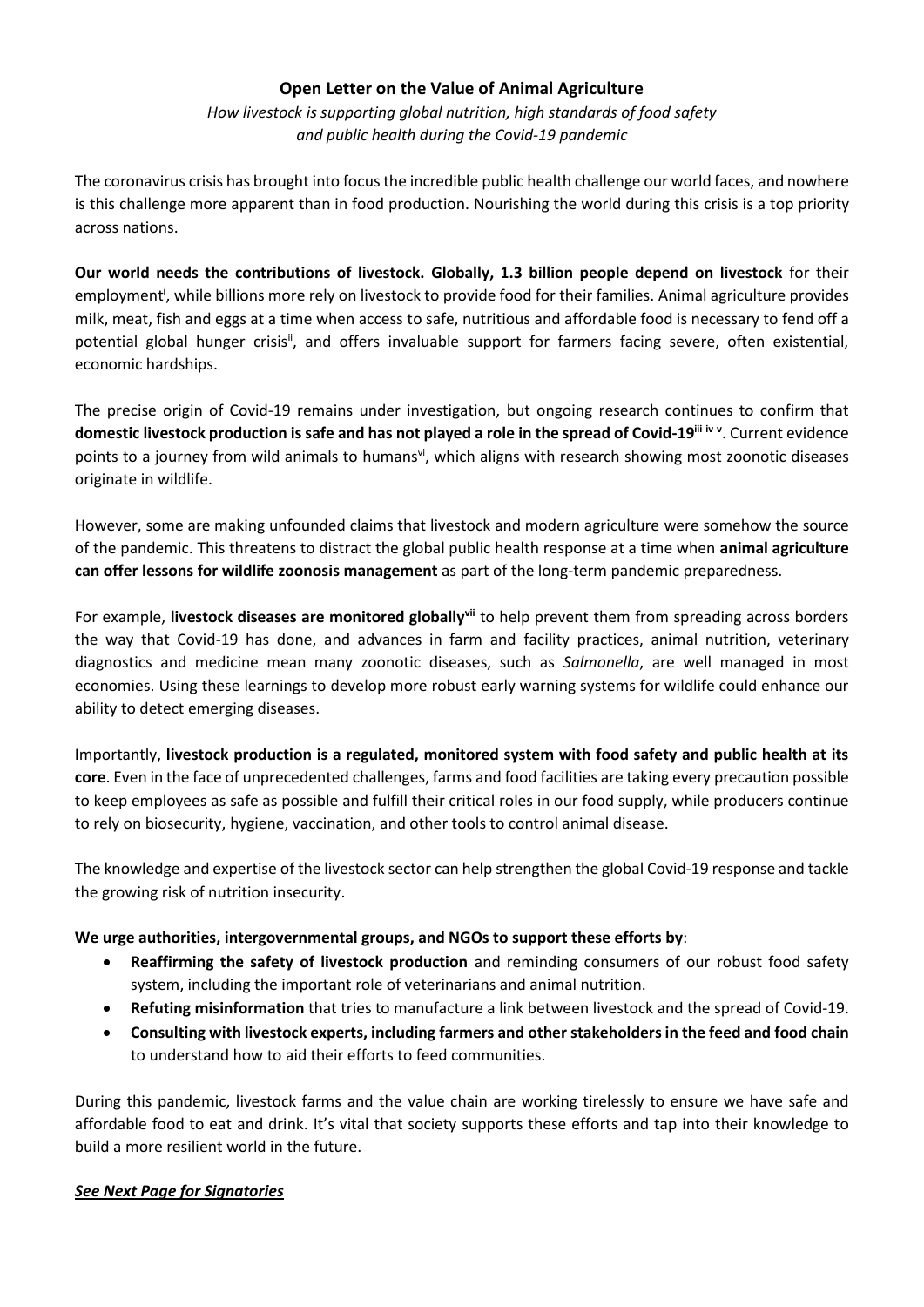## *This letter is undersigned by the following organisations and individuals* \*

## *International Signatories*



**Dr. Daniel Bercovici** Chairman International Feed Industry Federation



**Donald Moore** Executive Director Global Dairy Platform



**Guillaume Roué** President International Meat Secretariat



**Dr. Jimmy Smith** Director General International Livestock Research Institute



**Dr. Judith Bryans** President International Dairy Federation



**Dr. Patricia Turner** President World Veterinary Association



**Rick White** Chair International Agri-food Network



**Robin Horel** President International Poultry Council



**Serge Leterme** Chairman Diagnostics for Animals



Health *Ofor Animals* 

**Carel du Marchie Sarvaas** Executive Director HealthforAnimals

## *European Signatories*

**Dr. Anders Karlsson** Head of Department Swedish University of Agricultural Sciences

**Prof. Andrew Peters** Program Director, Supporting Evidence Based Interventions (SEBI), Royal (Dick) School of Veterinary Studies University of Edinburghvill



**Birthe Steenberg** AVEC Secretary General



**Dawn Howard** Chief Executive National Office of Animal Health

**Prof. dr. ir. Frédéric Leroy** Professor of Food Science and Biotechnology Vrije Universiteit Brussel



**Dr. Daniella Dos Santos** President British Veterinary Association

**Dr. Dirk-Jan de Koning** Professor in Animal Breeding Swedish University of Agricultural Sciences

**Dr. Jana Picoka** Professor Swedish University of Agricultural Sciences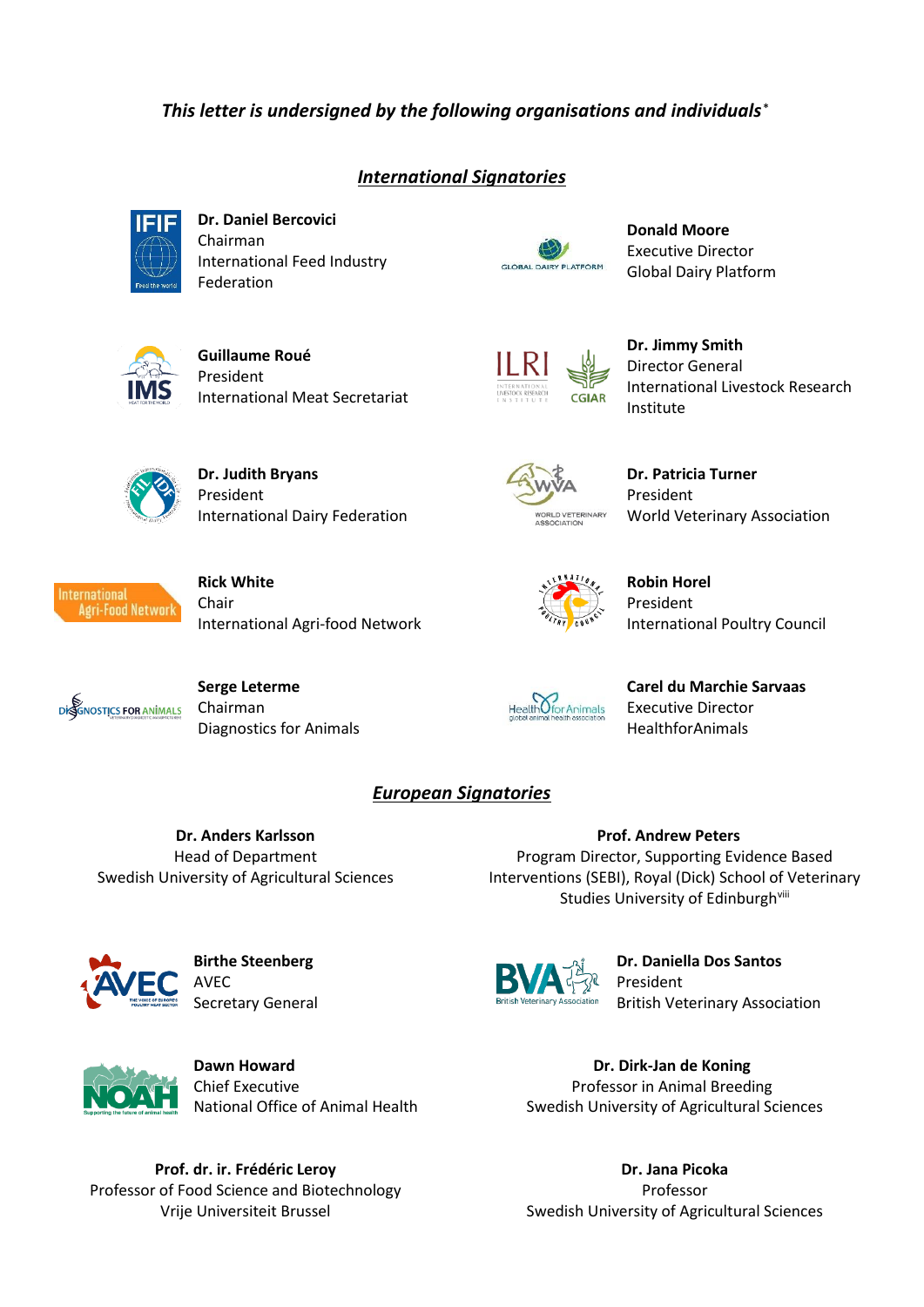

**Jean-Louis Hunault** Président SIMV

**Dr. Jude Capper,** CEO Livestock Sustainability Consultancy



**Karsten Maier** Secretary General European Livestock and Meat Trades Union

**Dr. Michael Lee** Professor of Sustainable Livestock Systems, University of Bristol and Head of Sustainable Agriculture Sciences – North Wyke, Rothamsted





**Minette Batters** President National Farmers Union of England and Wales

 $AC$ 

**Alexander Döring** Secretary General European Feed Manufacturers' Federation

**Prof Nigel Scollan** Director, Institute of Global Food Security, Queen's University Belfast

**Dr. Stefaan De Smet** Professor, Department of Animal Sciences and Aquatic Ecology, University of Ghent



**Pekka Pesonen** Secretary General Copa-Cogeca



**Dr. Philip Skuce** Principal Scientist, Moredun Research Institute KE Sector Lead for Livestock, SEFARI

animalhealth **A** europe

**Roxane Feller** Secretary General AnimalhealthEurope

**Dr. Ulf Emanuelson** Professor Swedish University of Agricultural Sciences

*US and Canadian Signatories*



**Allan Ribbink** Chairman Canadian Sheep Federation



**Alexander Mathews** President and CEO Animal Health Institute



**Benoît Fontaine** Chairman Chicken Farmers of Canada



**Brian Bilkes** Chair Canadian Hatching Egg Producers



**Catharine Perry** Executive Director American Dairy Science Association



**Chad Gregory** President and CEO United Egg Producers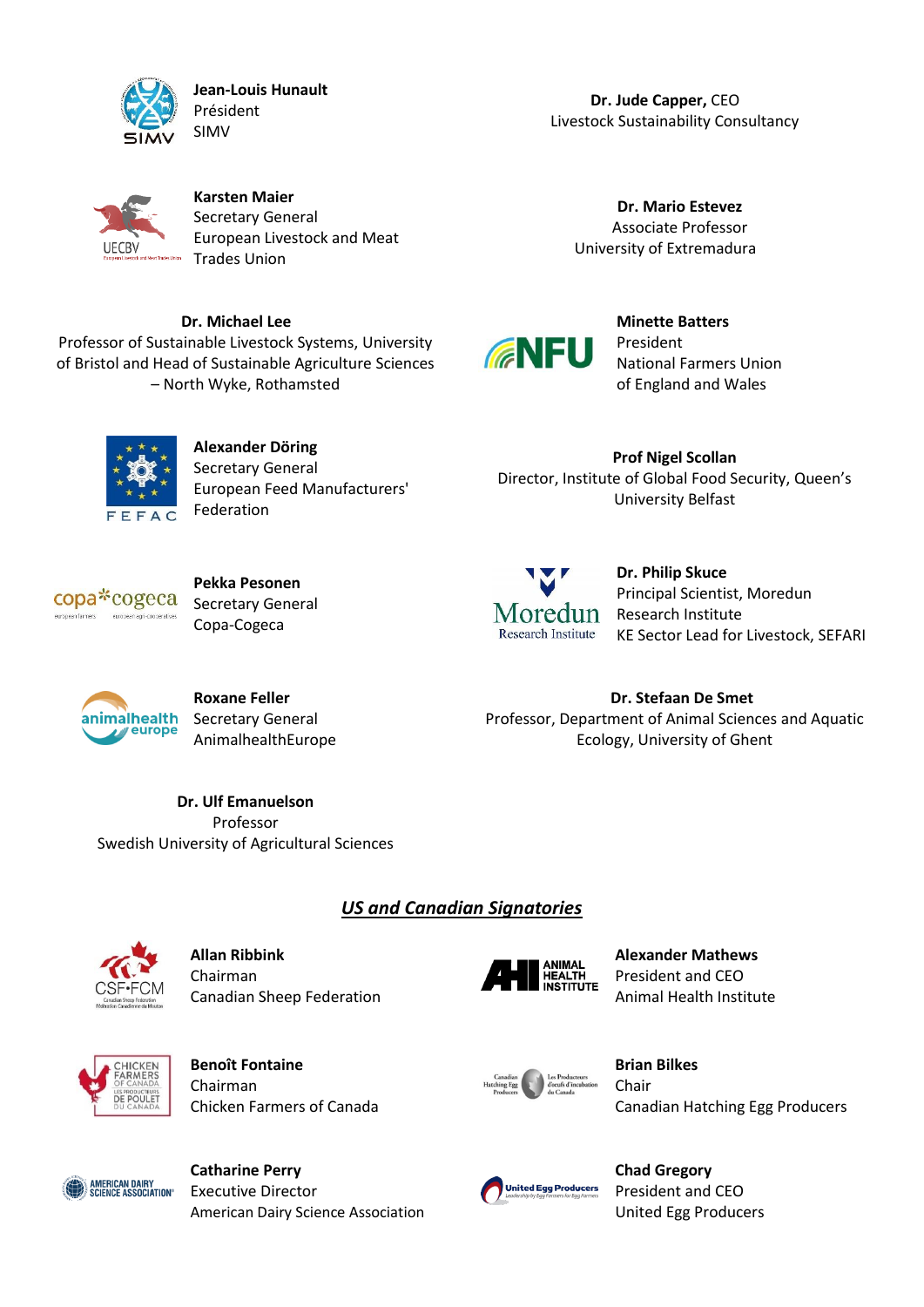

**Dr. Catherine Filejski** President Canadian Animal Health Institute



**Dr. Christian Klopfenstein** President Canadian Association of Swine Veterinarians

**Dr. Dan Thomson** Department Chair and Professor Department of Animal Science Iowa State University

**Douglas A. Freeman DVM, PhD, Diplomate ACT** Dean, Western College of Veterinary Medicine University of Saskatchewan

**Dr. Frank Mitloehner** Professor of Air Quality Extension Specialist University of California-Davis, Dept. of Animal Science

**Constance Cullman** President and CEO American Feed Industry Association



**Darren Ference** Chair Turkey Farmers of Canada

**Dr. Ermias Kebreab** Associate Dean and Professor University of California-Davis



**Dr. Fred Gingrich** Executive Director American Association of Bovine Practitioners and American Association of Small Ruminant **Practitioners** 

**John Jamieson** President and CEO Canadian Center for Food Integrity



**John Ross** Executive Director Canadian Pork Council

**Dr. Jeffrey Wichtel** Professor and Dean Ontario Veterinary College, University of Guelph

> **Dr. Joy Mench** Professor Emerita Department of Animal Science University of California-Davis



**Kay Johnson Smith** President and CEO Animal Agriculture Alliance



**Melissa Dumont** Executive Director Animal Nutrition Association of Canada





**Pamela Griffin** Vice President American National CattleWomen

**Jean-Michel Laurin** President and CEO Canadian Poultry & Egg Processors Council





**John Starkey** President U.S. Poultry & Egg Association

**Julie Anna Potts**

**Dr. Ken Anderson** PhD Poultry Scientist



President and CEO North American Meat Institute